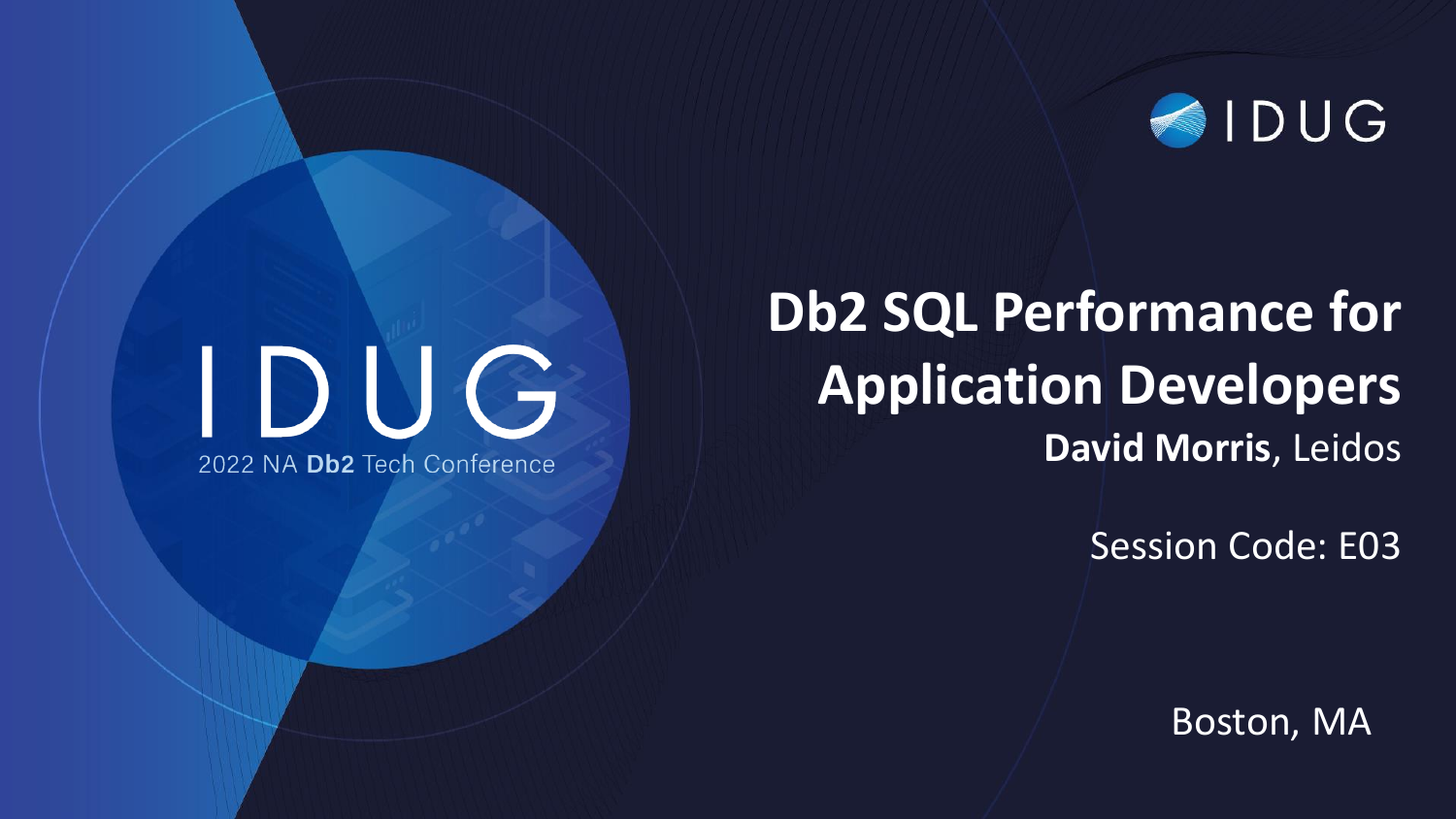#### Database Performance Aspects

Application **Database Database** Db2 Server **Structures**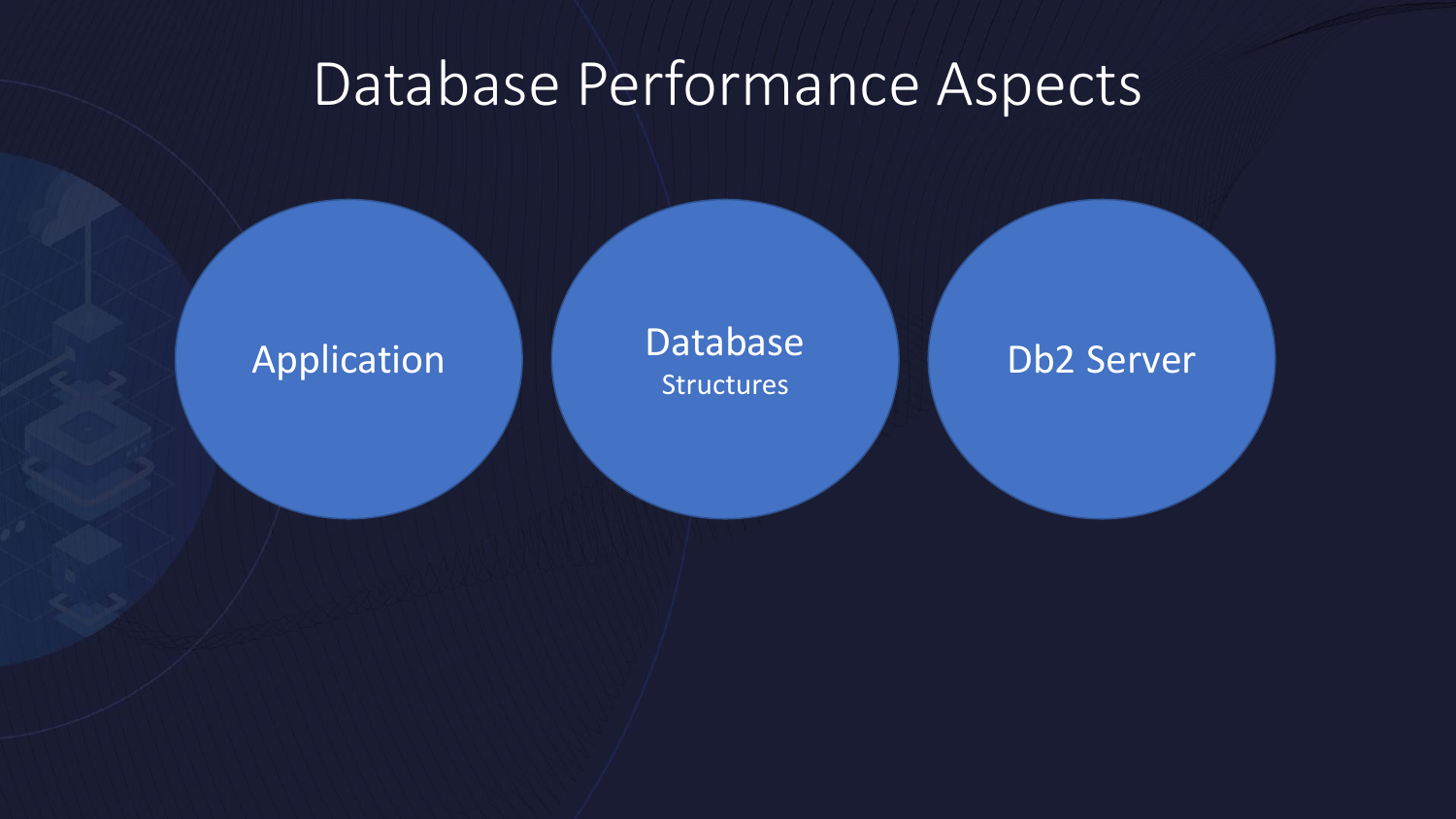#### Database Performance Indicators

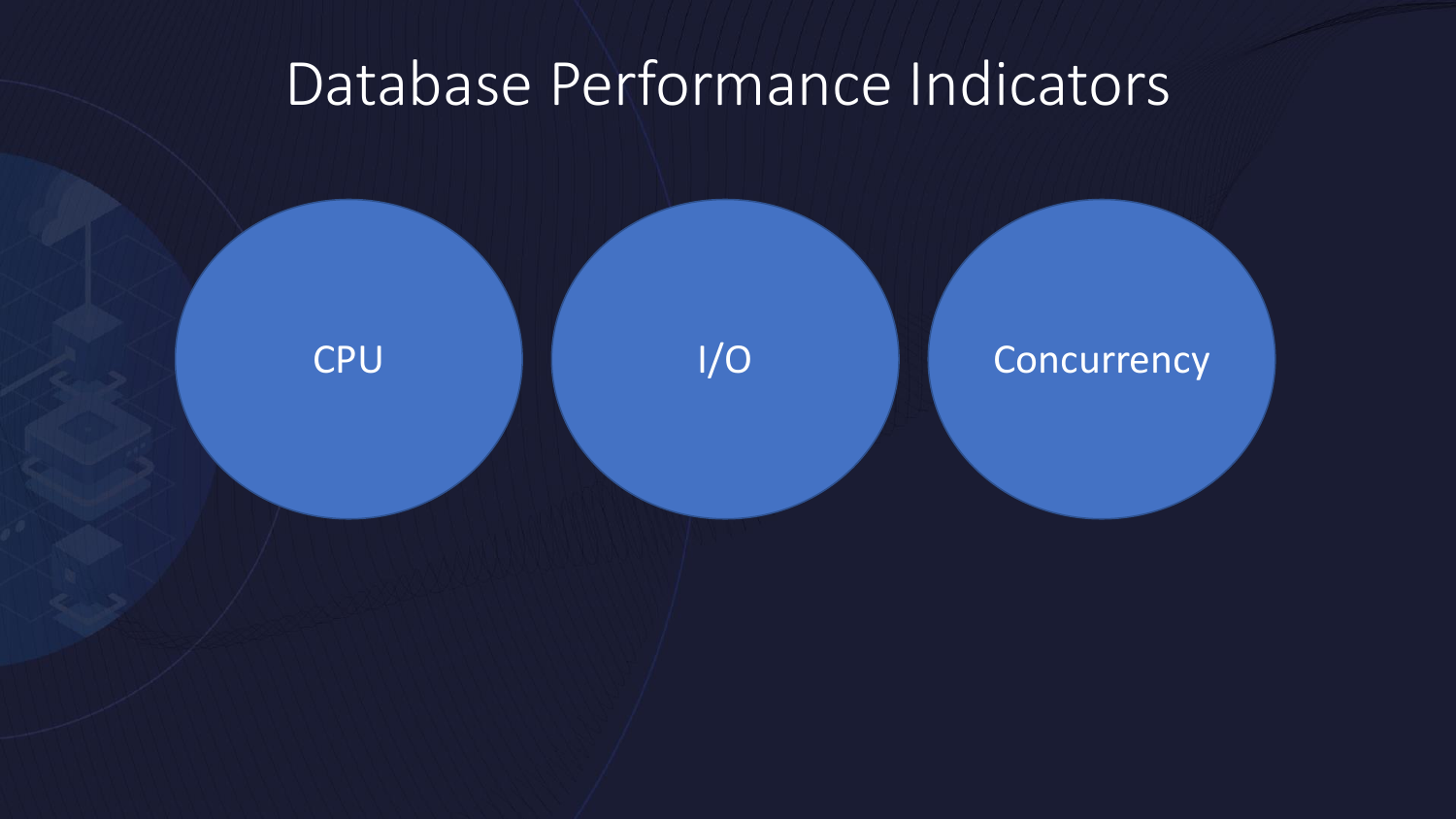#### Relation Databases – Set Theory

# $A \cap B$  $B$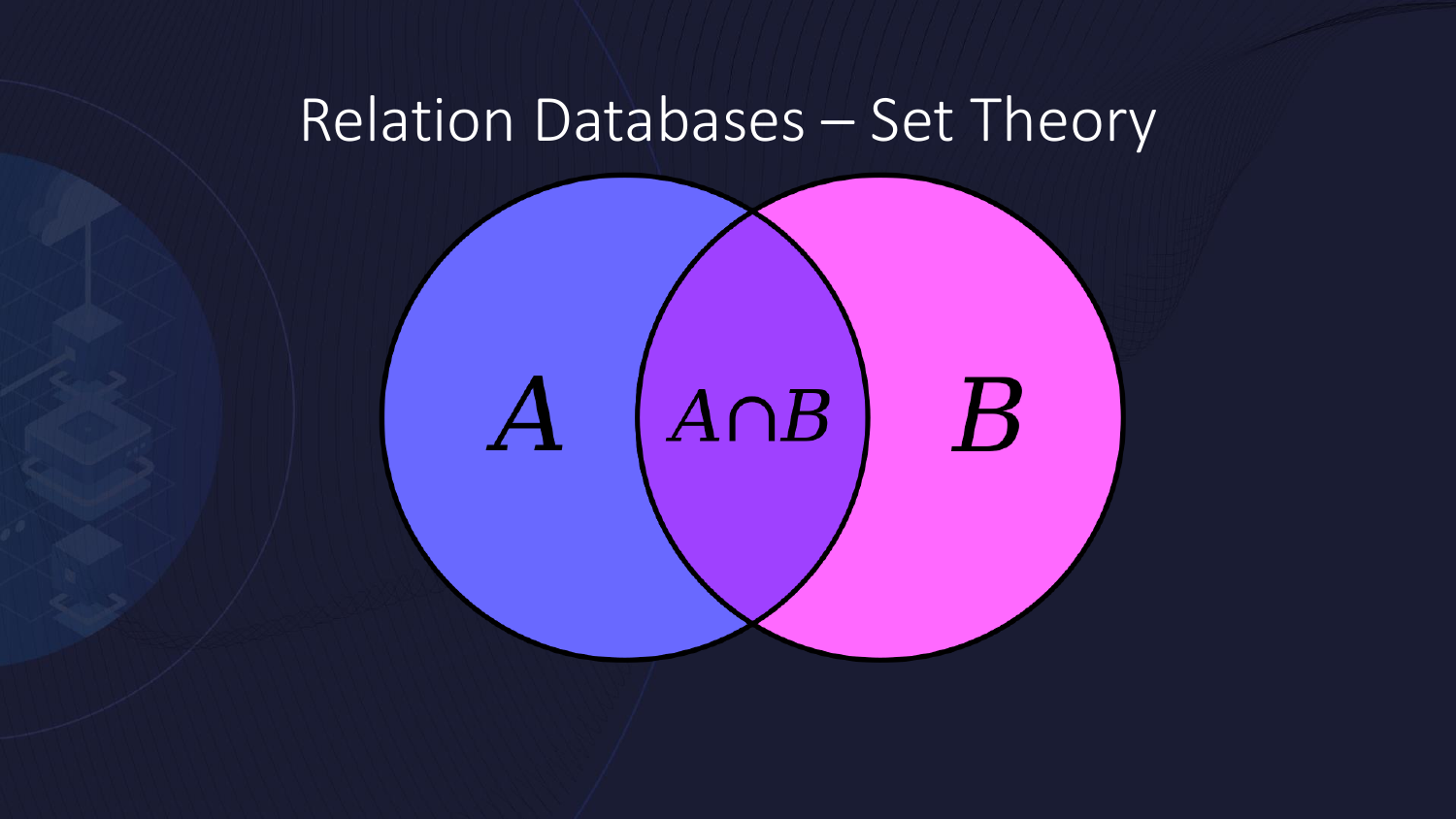#### Joins

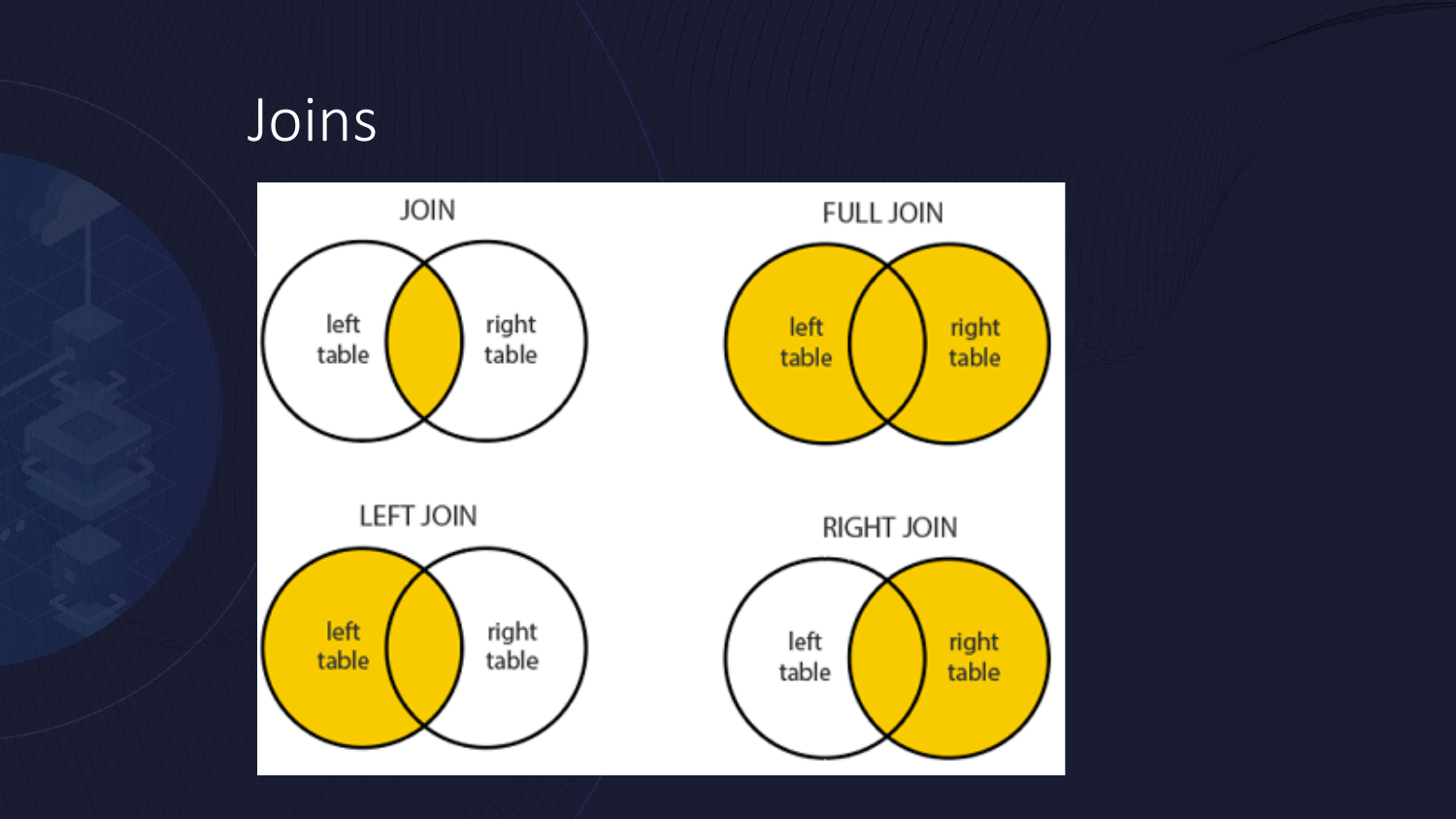### **Sorting**

- **ORDERED BY**
- DISTINCT
- **Limit columns to sort**
- ▶ Favor NOT EXISTS over NOT Indexes
- GROUP BY
- GROUP BY and ORDERED BY

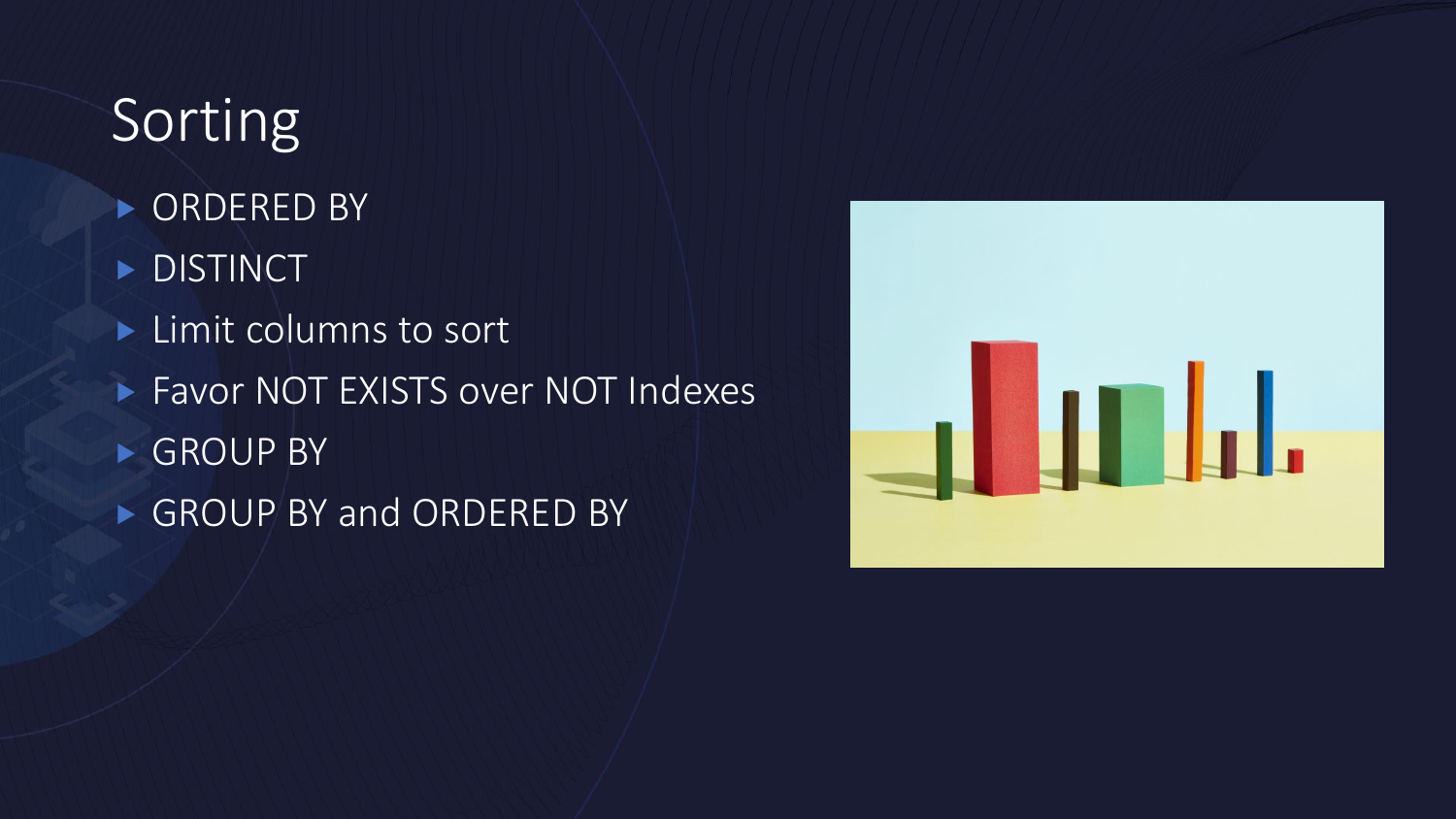#### Predicates

- Stage 1 Predicate
	- **SELECT LASTNAME, FIRSTNAME FROM STUDENT** WHERE STUDENT  $ID = 21$
- ▶ Stage 2 Predicate
	- **EXECT LASTNAME, FIRSTNAME FROM STUDENT** WHERE STUDENT ID BETWEEN 100 AND 300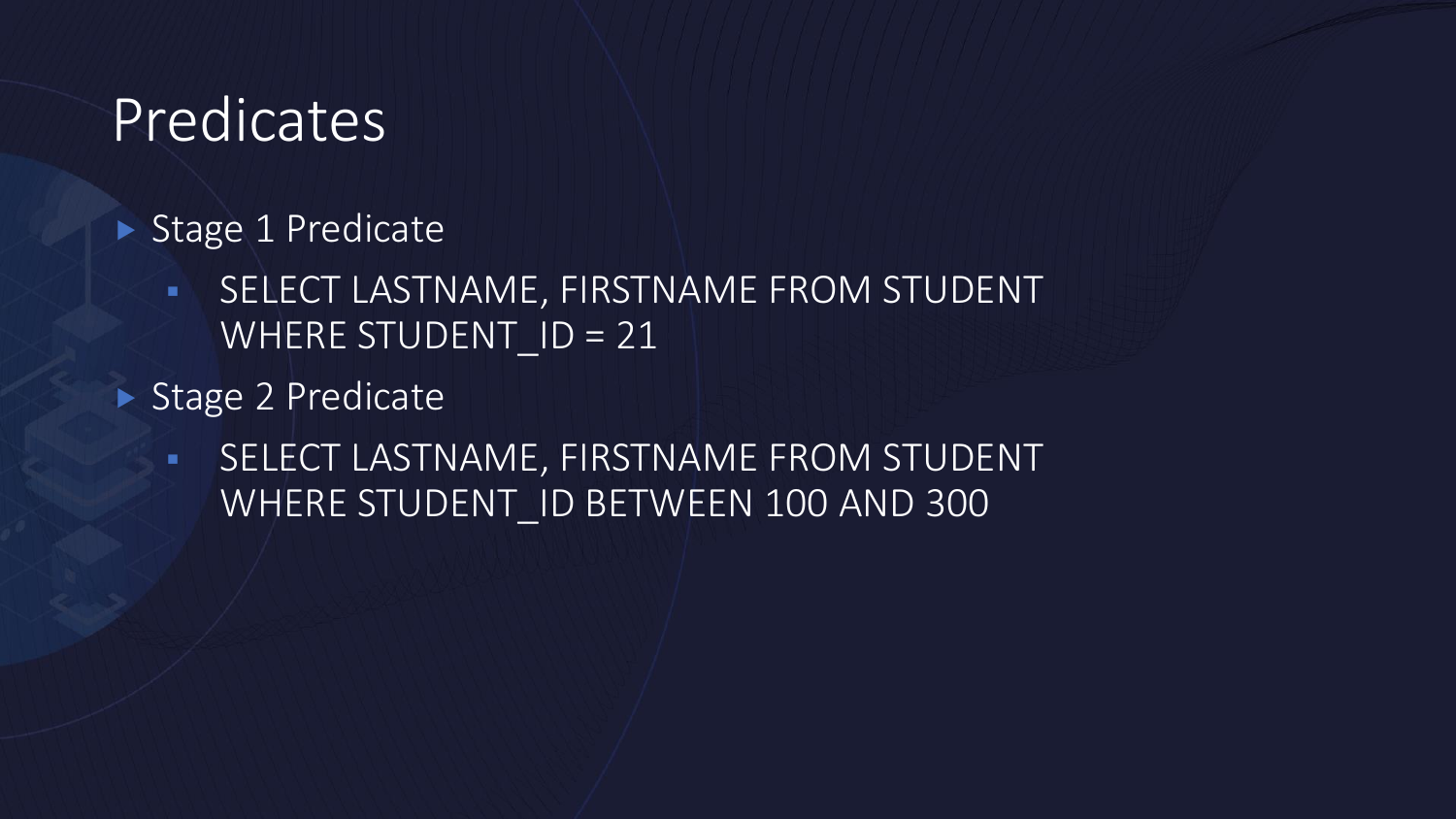### Db2 Functions

- Common Db2 Functions
	- SUM
	- DATE
	- REPLACE
	- AVG
	- YEAR
- **Functions are Stage 2 Predicates** 
	- Can be rewritten as Stage 1 Predicates SELECT FIRST\_NAME, LAST\_NAME FROM STUDENT WHERE SUBSTR(LAST\_NAME,1,1)='A'

#### TO

SELECT FIRST\_NAME, LAST\_NAME FROM STUDENT WHERE LAST\_NAME LIKE 'A%'

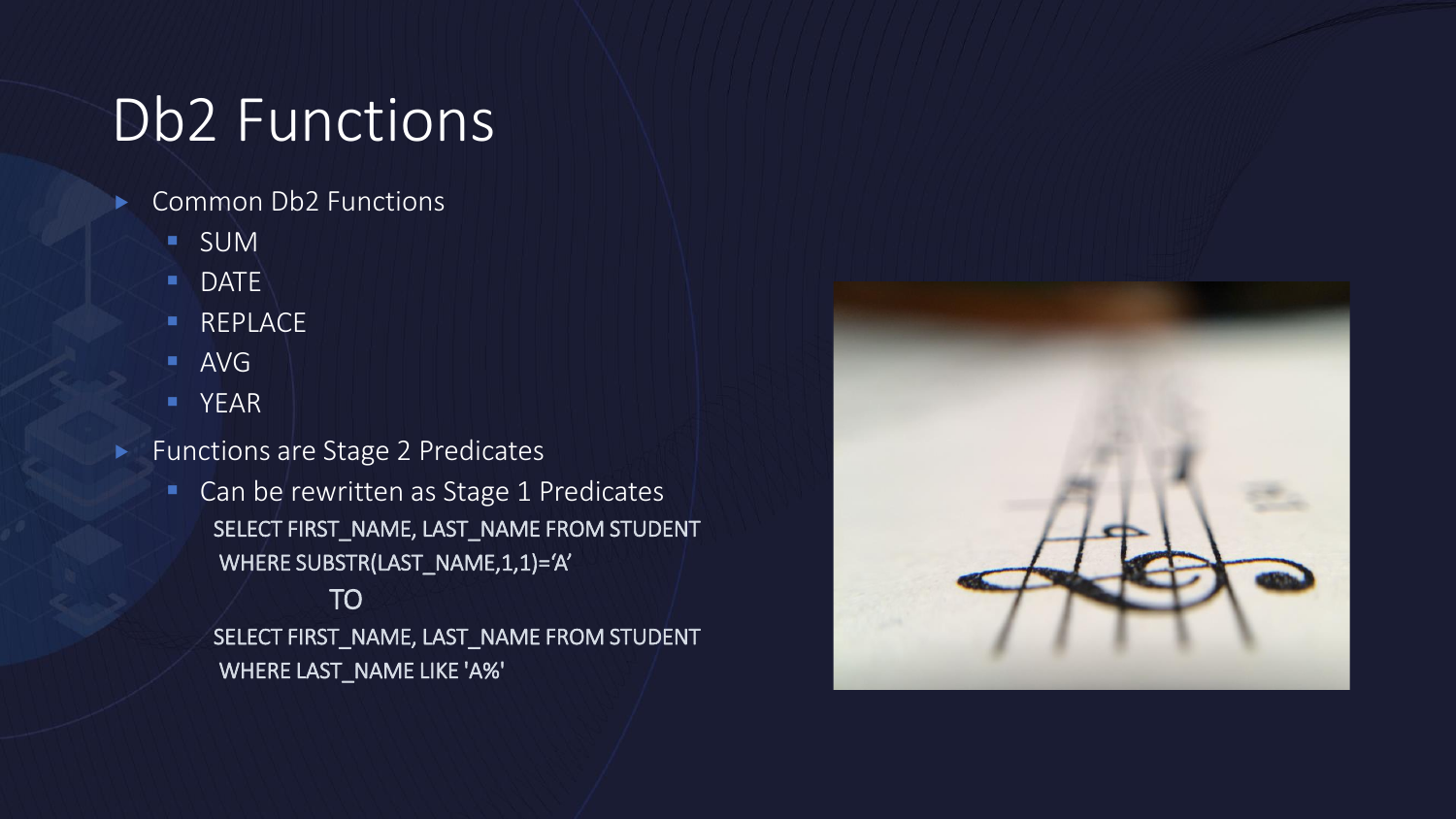## SQL Isolation Levels

- CS Cursor stability
	- Only committed data can be read
- RR Repeatable Read
	- useful for programs that require consistency in rows that may be accessed twice in one execution of the application.
- RS Read stability
	- A retrieved row or page is locked until the end of the unit of work.
- UR Uncommitted Read
	- Program that can read data that has changed but not yet committed.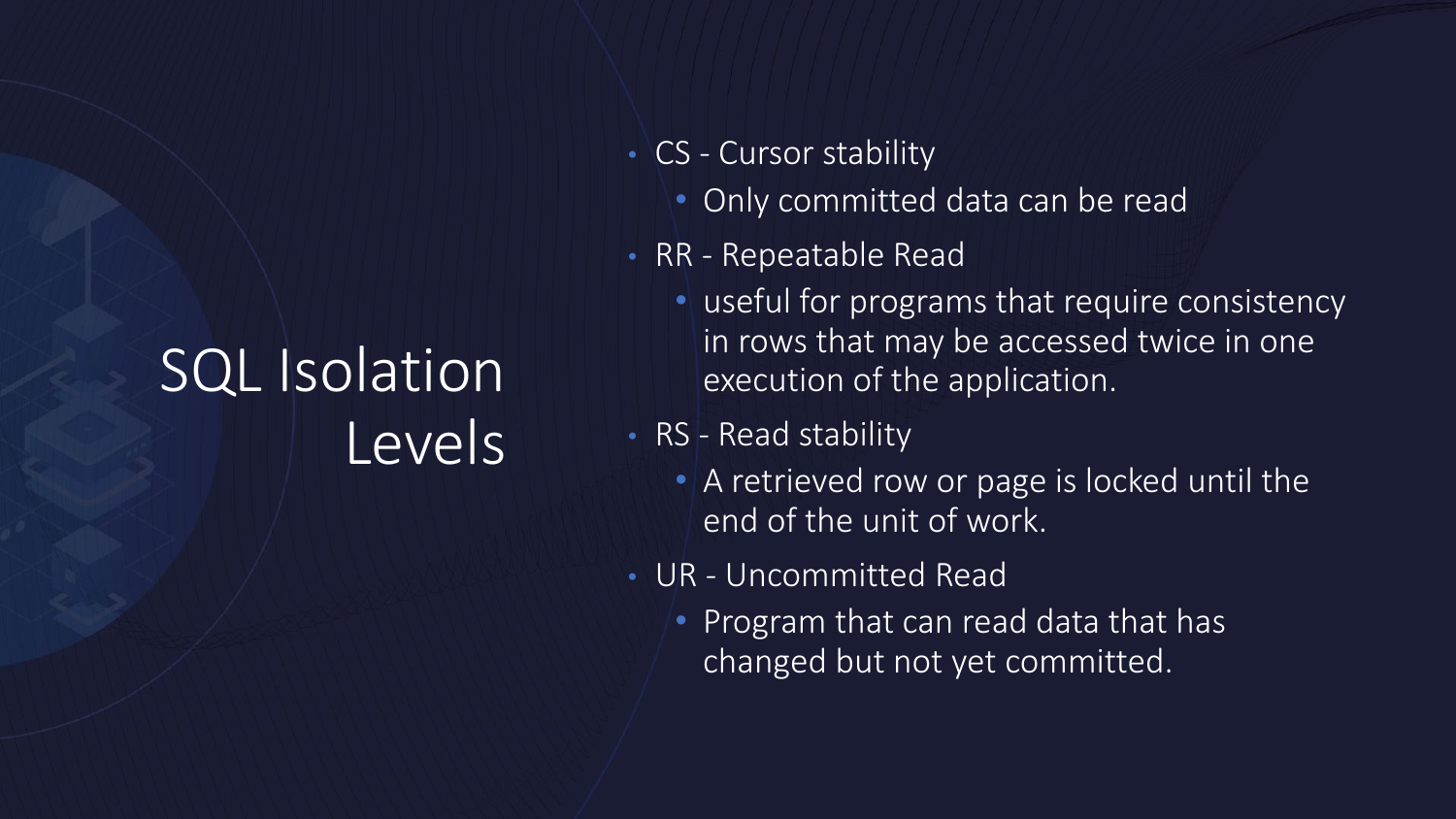#### Indexes

#### As a develper you should know

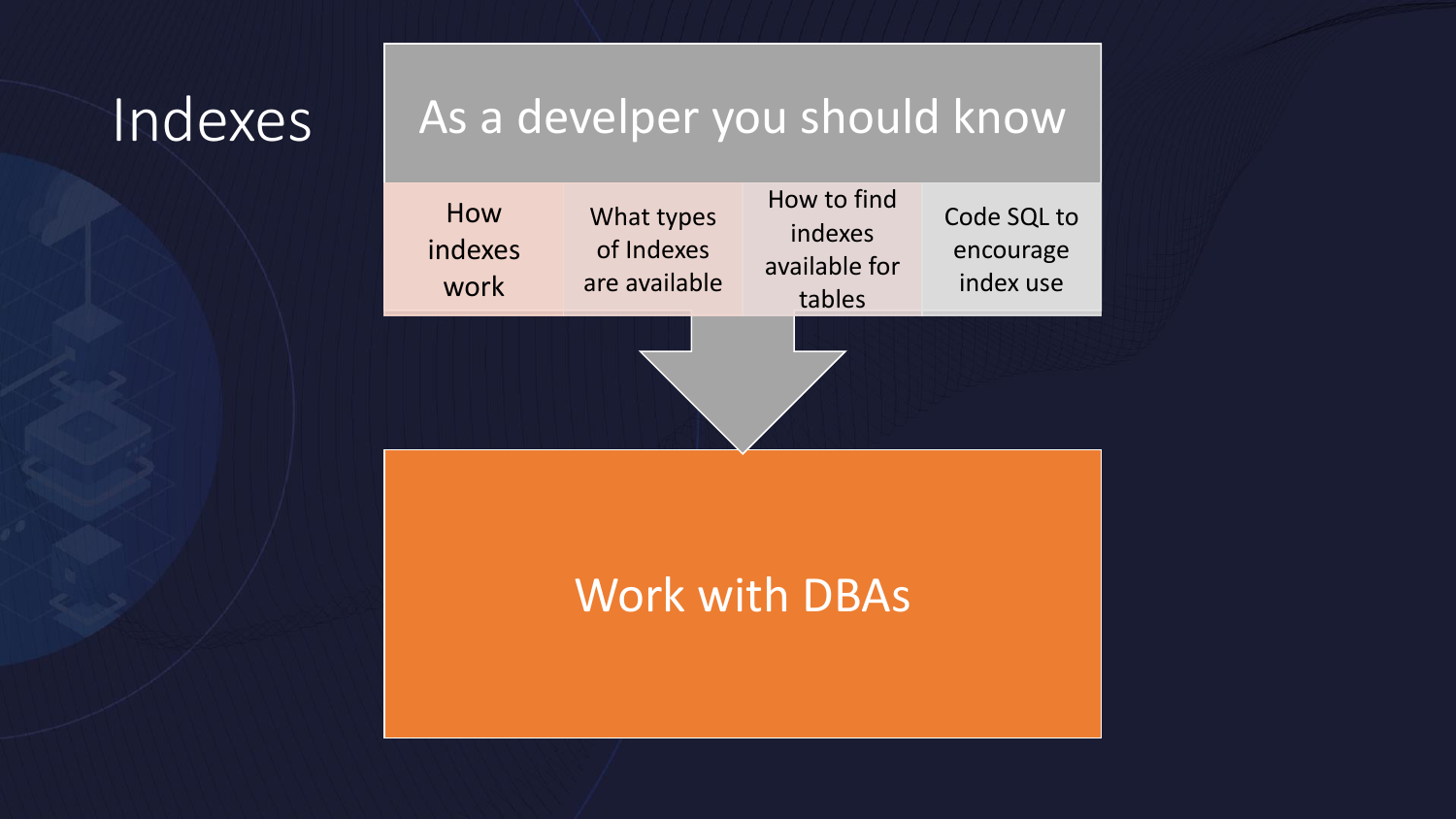

DB2 CANNOT RESOLVE A **QUERY** 

SCANS ARE EXPENSIVE TABLE SCANS MAY BE BEST WAY TO RESOLVE A QUERY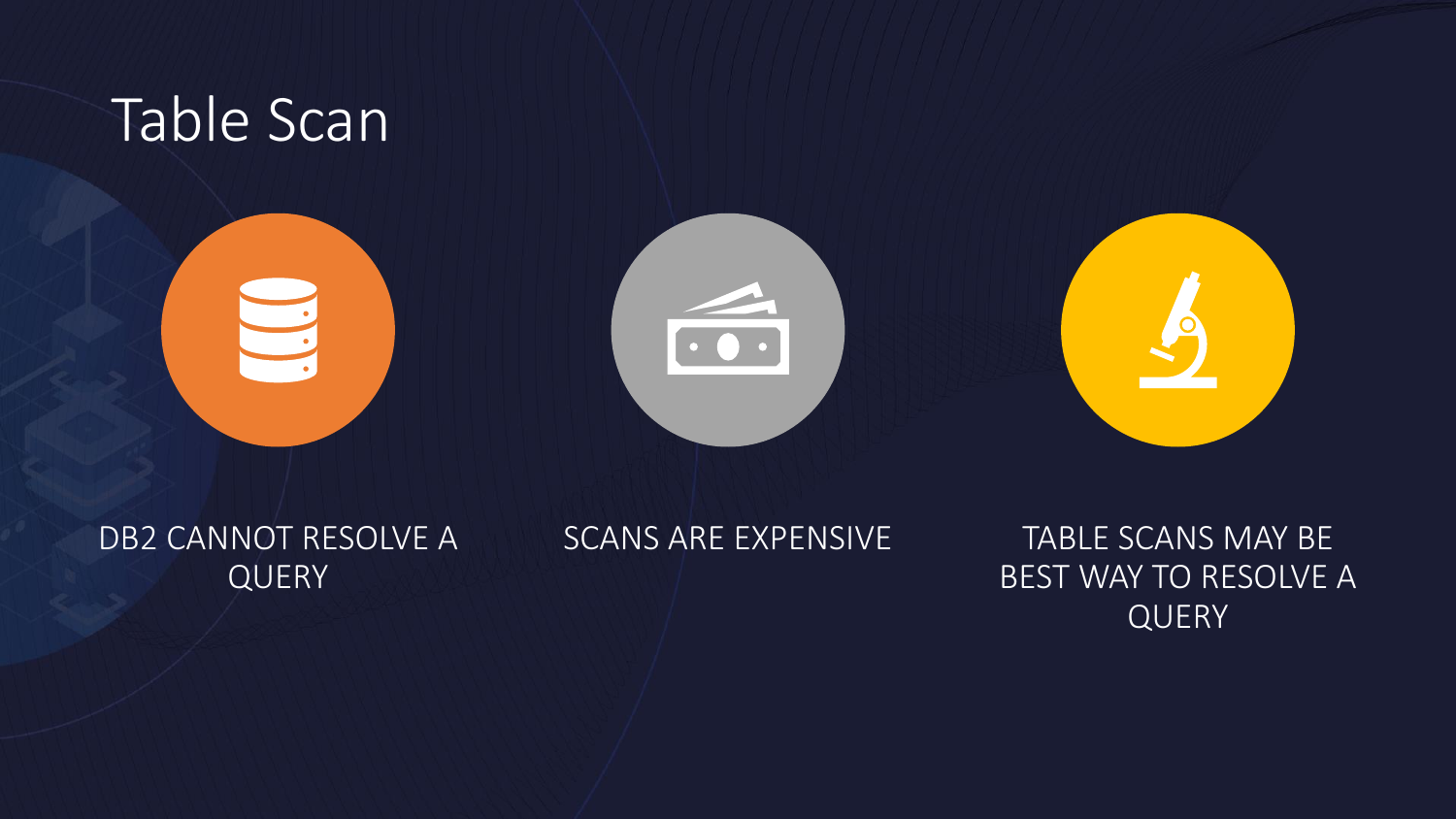#### Cursors

#### DECLARE cursor\_name CURSOR IS SELECT ... FROM ...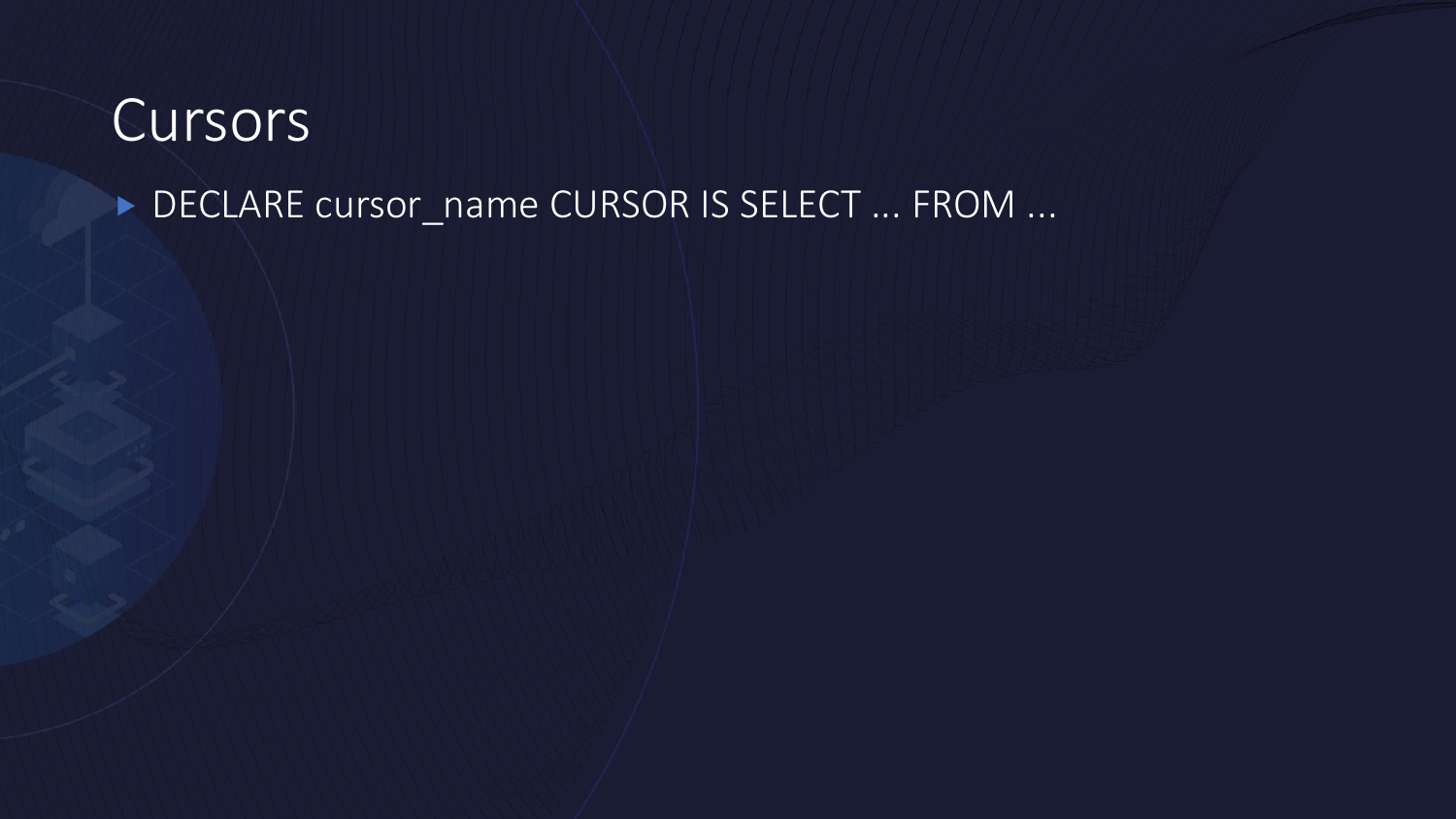#### Db2 Optimizer

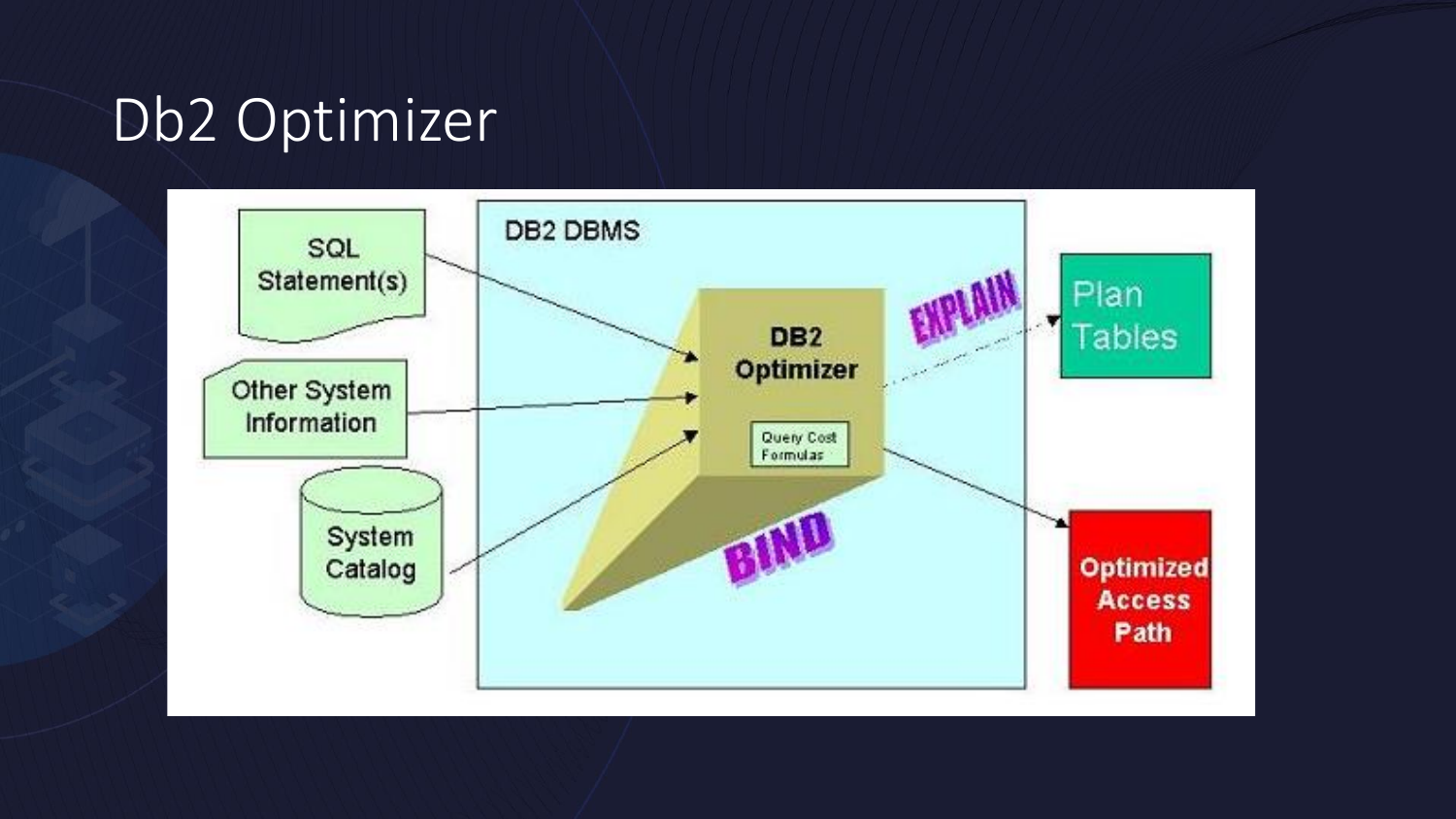#### SQL Statement

- Do not use SELECT \*
- ▶ Select specific fields required only
	- **SELECT FIRST\_NAME, LAST\_NAME FROM STUDENT**

**SQLE** 

- Do not ask what you already know
	- SELECT STUDENT\_ID, FIRST\_NAME, LAST\_NAME FROM STUDENT WHERE STUDENT.STUDENT ID = 887527;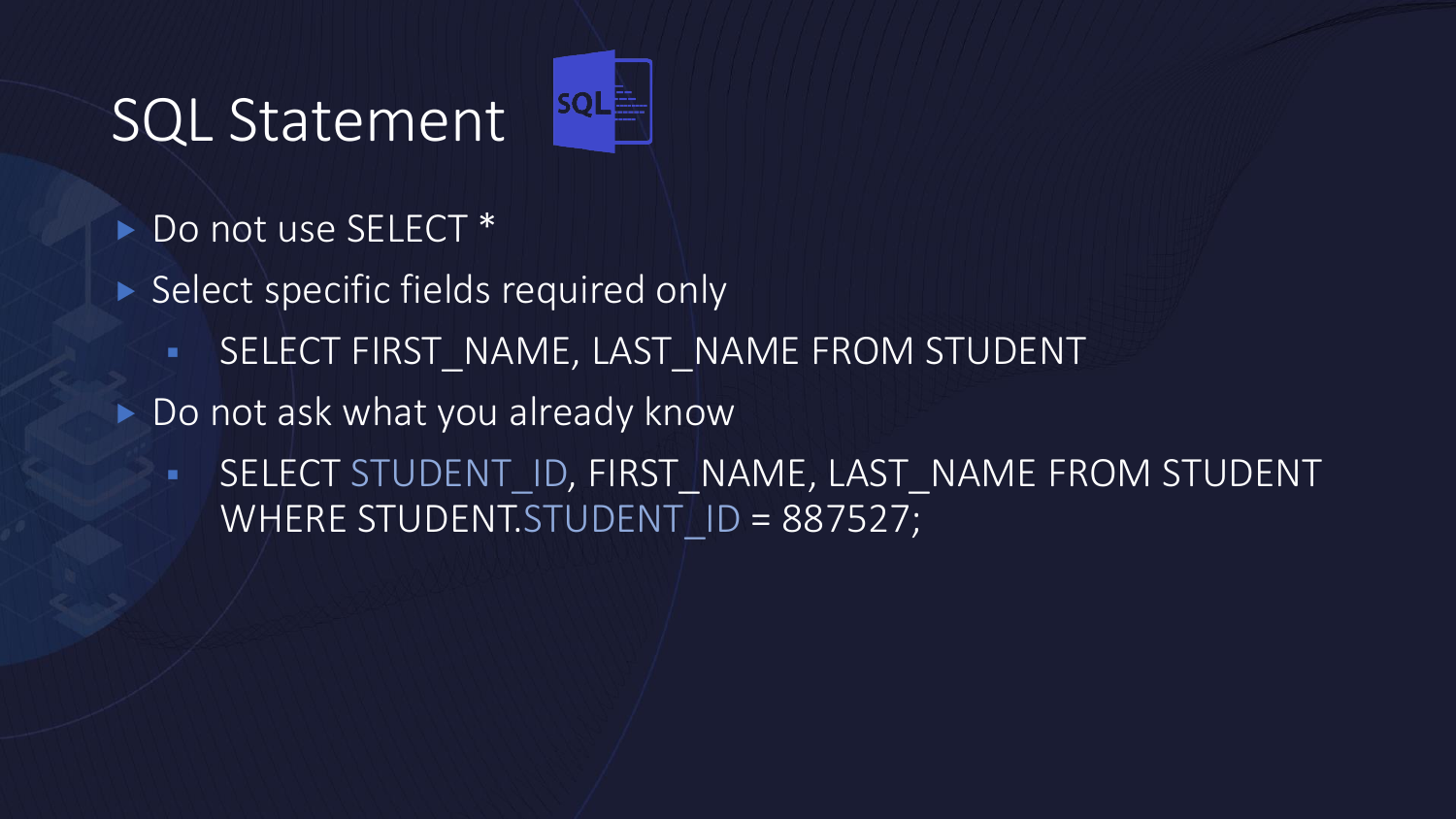## Multiple ways to code a SQL statement



- ▶ Formulate multiple ways of writing SQL to improve performance
	- Examples:
		- **EXECTE COURSE\_NAME FROM COURSES WHERE** COURSE\_NAME LIKE 'A%' OR COURSE\_NAME LIKE 'J%';
		- **EXAMPLE COURSE\_NAME FROM COURSES WHERE** COURSE\_NAME IN ('Angular', 'JavaScript');
		- SELECT COURSE\_NAME FROM COURSES WHERE COURSE\_NAME='Angular' OR COURSE\_NAME='JavaScript';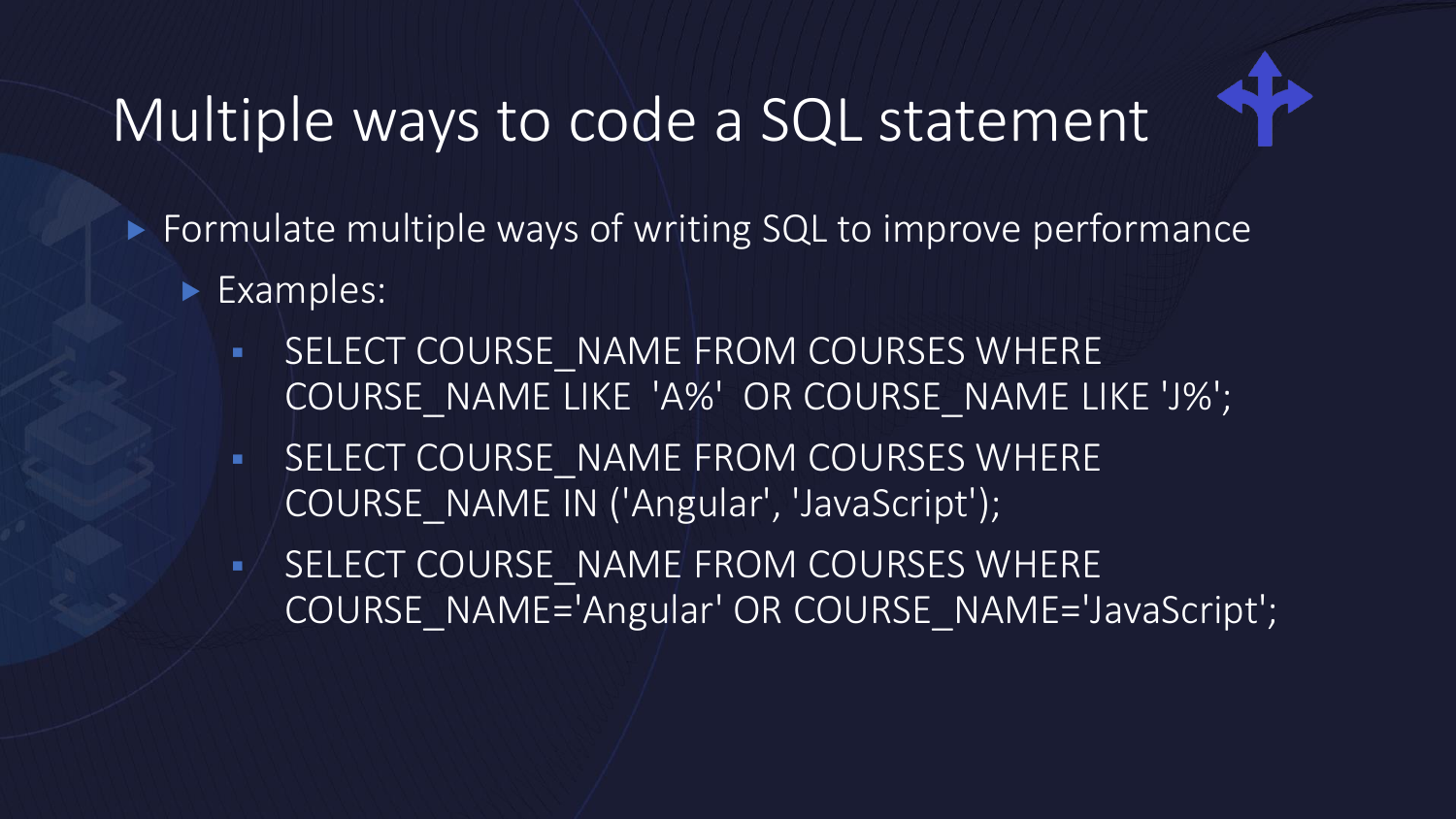## Multiple ways to code a SQL statement



Use Stage 1 Predicates over Stage 2 Predicates

- Stage 2
	- **EXECT LASTNAME, FIRSTNAME FROM STUDENT WHERE** STUDENT\_ID BETWEEN 100 AND 300
- Stage 1
	- **SELECT LASTNAME, FIRSTNAME FROM STUDENT WHERE**  $STUDENT$   $ID = 150$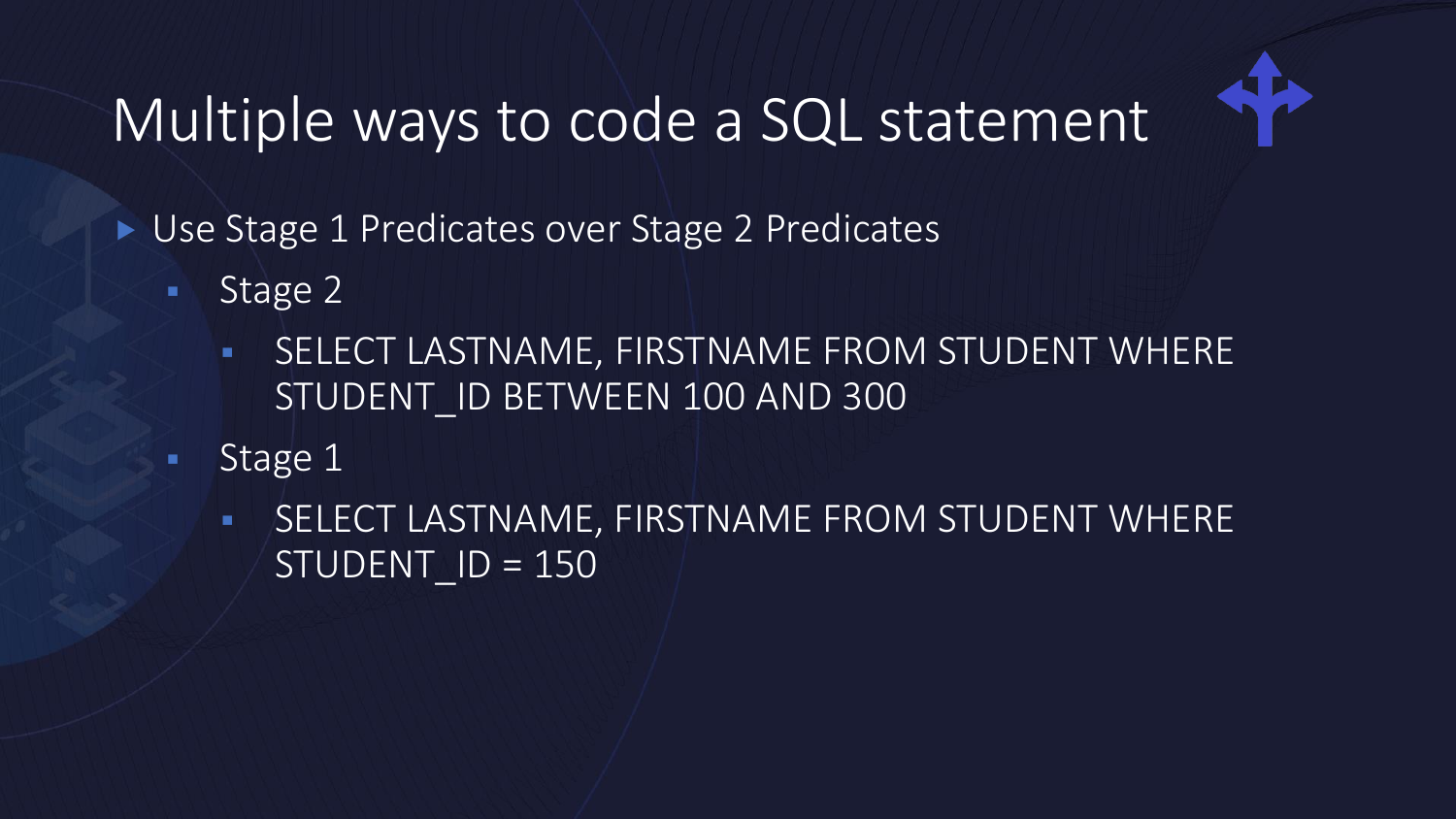## Multiple ways to code a SQL statement



Rewrite SQL to achieve Indexability

**EXECT FIRST\_NAME, LAST\_NAME FROM STUDENT WHERE** LAST\_NAME BETWEEN 'A' AND 'G'

#### TO

SELECT FIRST\_NAME, LAST\_NAME FROM STUDENT WHERE LAST\_NAME NOT BETWEEN 'H' AND 'Z'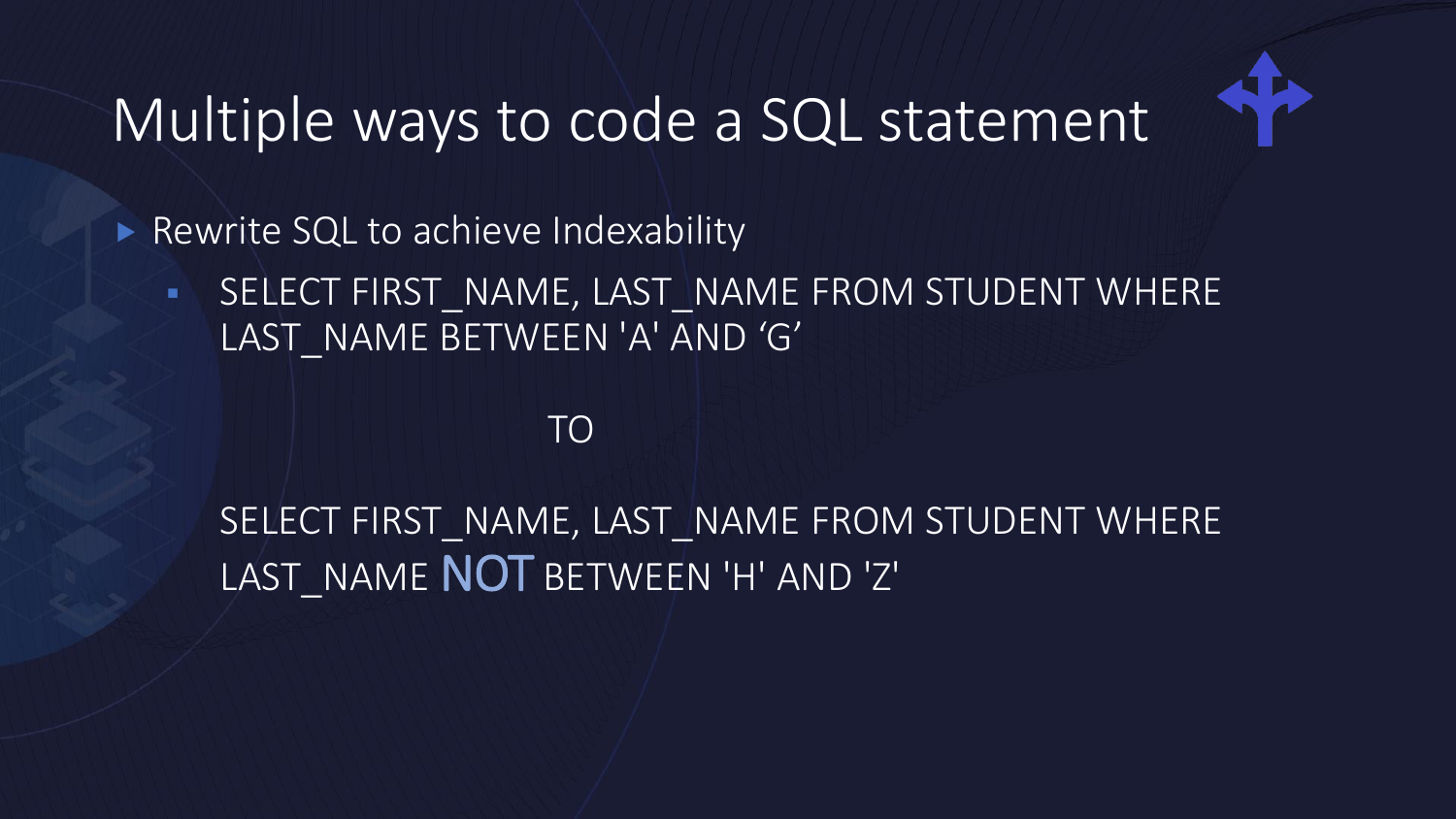## Multiple ways to code an SQL statement

**Favor JOINS instead of Subqueries** 

**EXECT COUNT(COURSE ID) FROM CLASSES WHERE** CLASSES.COURSE\_ID IN (SELECT COURSE\_ID FROM COURSES WHERE COURSE\_NAME LIKE '%Db2%')

#### TO

▪ SELECT COUNT(CLASSES.COURSE\_ID) FROM CLASSES, COURSES WHERE CLASSES.COURSE ID = COURSES.COURSE\_ID AND COURSES.COURSE\_NAME LIKE '%Db2%';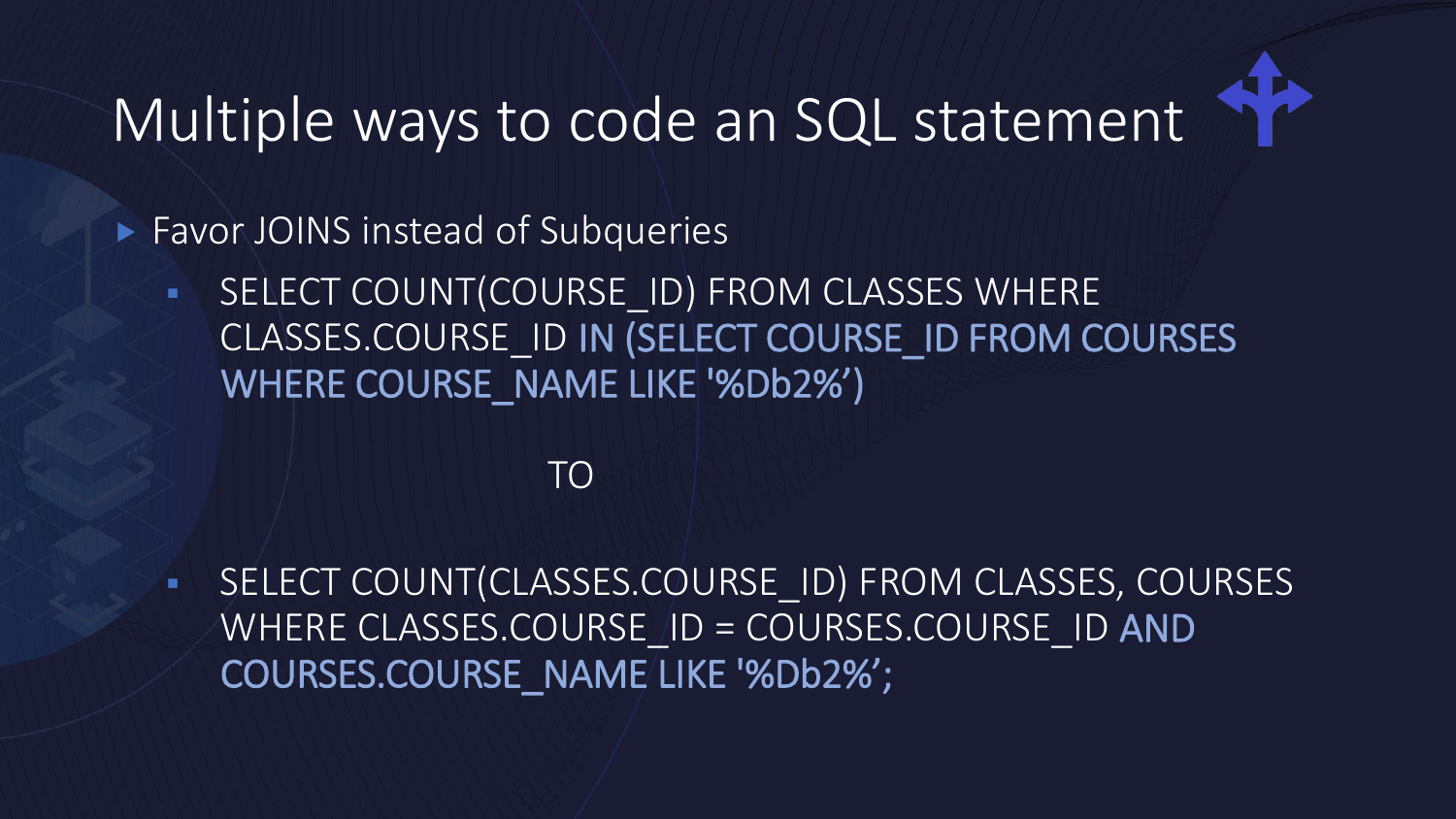## Multiple ways to code an SQL statement



#### **Filtering in OUTER JOINS**

**EXECT CLASS ID, LOCATION, DURATION, FREQUENCY FROM** CLASSES LEFT JOIN COURSES ON CLASSES.COURSE\_ID = COURSES.COURSE\_ID **WHERE** COURSES.COURSE\_NAME = 'Db2 for Developers'

**EXECT CLASS\_ID, LOCATION, DURATION, FREQUENCY FROM** CLASSES LEFT JOIN COURSES ON CLASSES.COURSE\_ID = COURSES.COURSE\_ID **AND** COURSES.COURSE\_NAME = 'Db2 for Developers';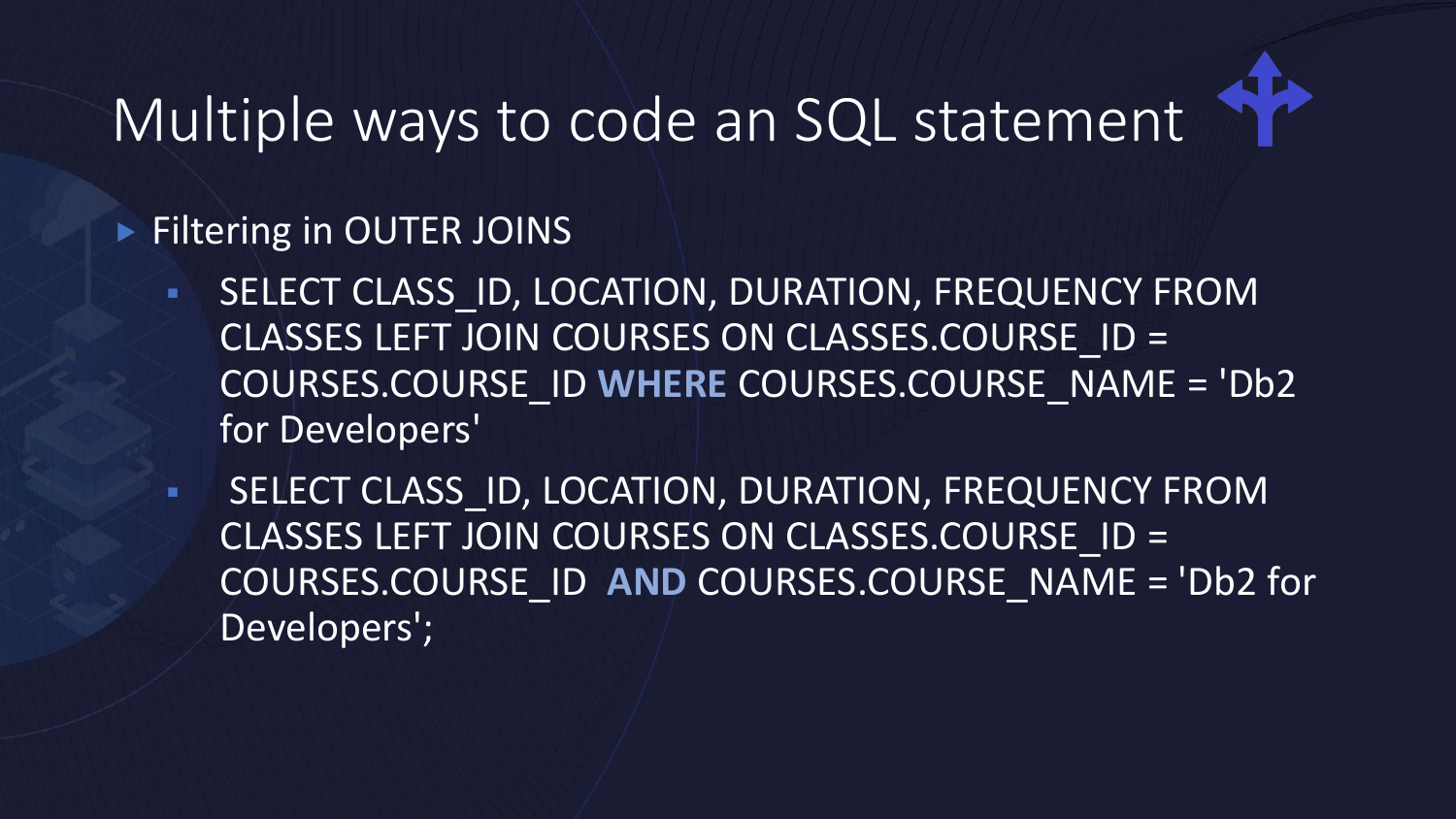# SQL Tweaks



FETCH FIRST

Example: FETCH FIRST 10 ROWS ONLY;



Check for Existence in a Table

Example: FETCH FIRST 1 ROW ONLY;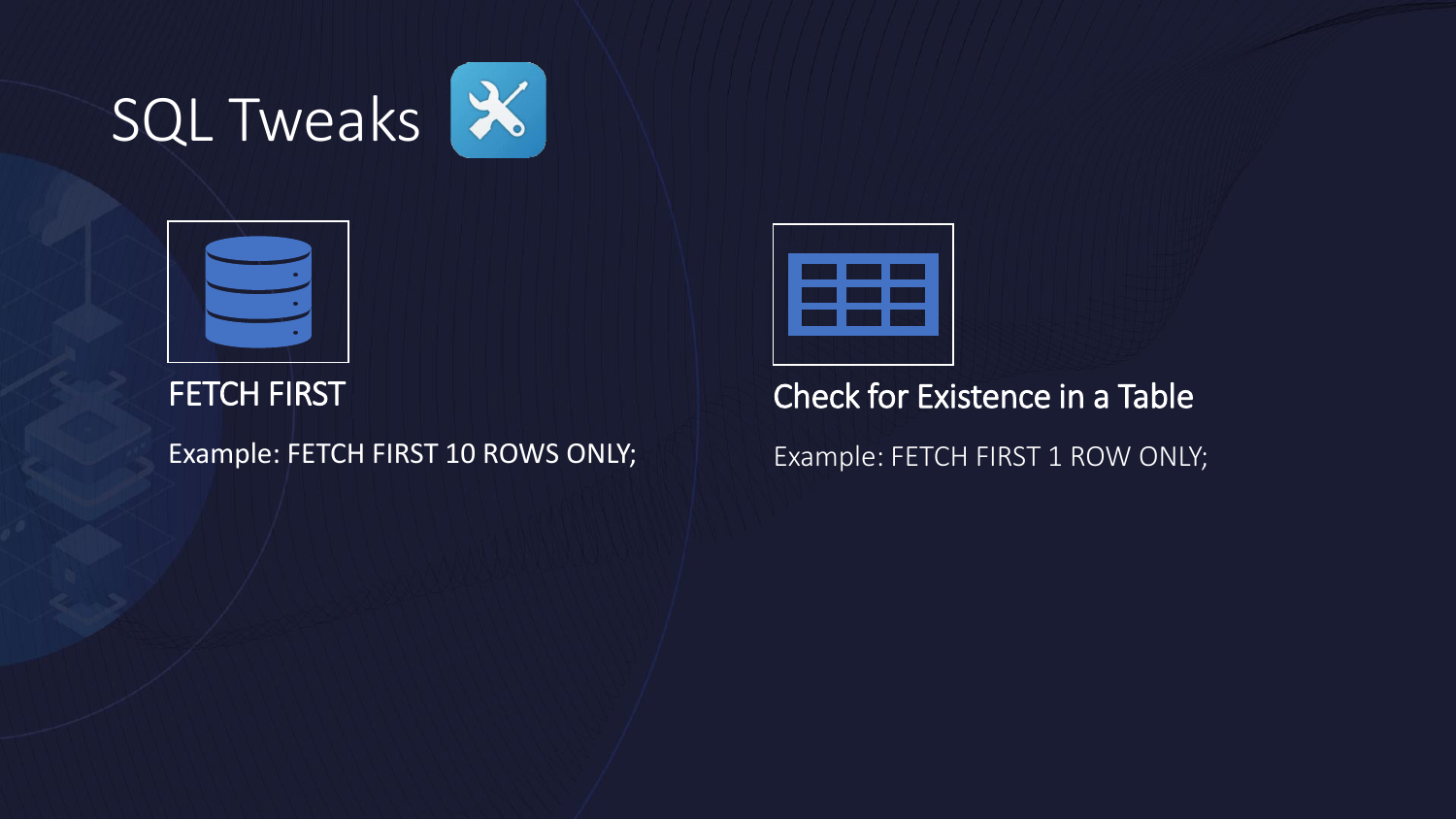

 CASE Expressions SELECT FIRST\_NAME, LAST\_NAME, CASE WHEN STATE IN ('AZ', 'NM', 'CA', 'NV', 'UT', 'CO', 'TX', 'OK') THEN 'REGION 1' WHEN STATE IN ('MD', 'VA', 'DC', 'DE', 'WV', 'PA', 'NJ') THEN 'REGION 2' WHEN STATE IN ('NY', 'CT', 'VT', 'MA', 'NH', 'ME', 'RI') THEN 'REGION 3' ELSE 'REGION 4' END FROM STUDENT;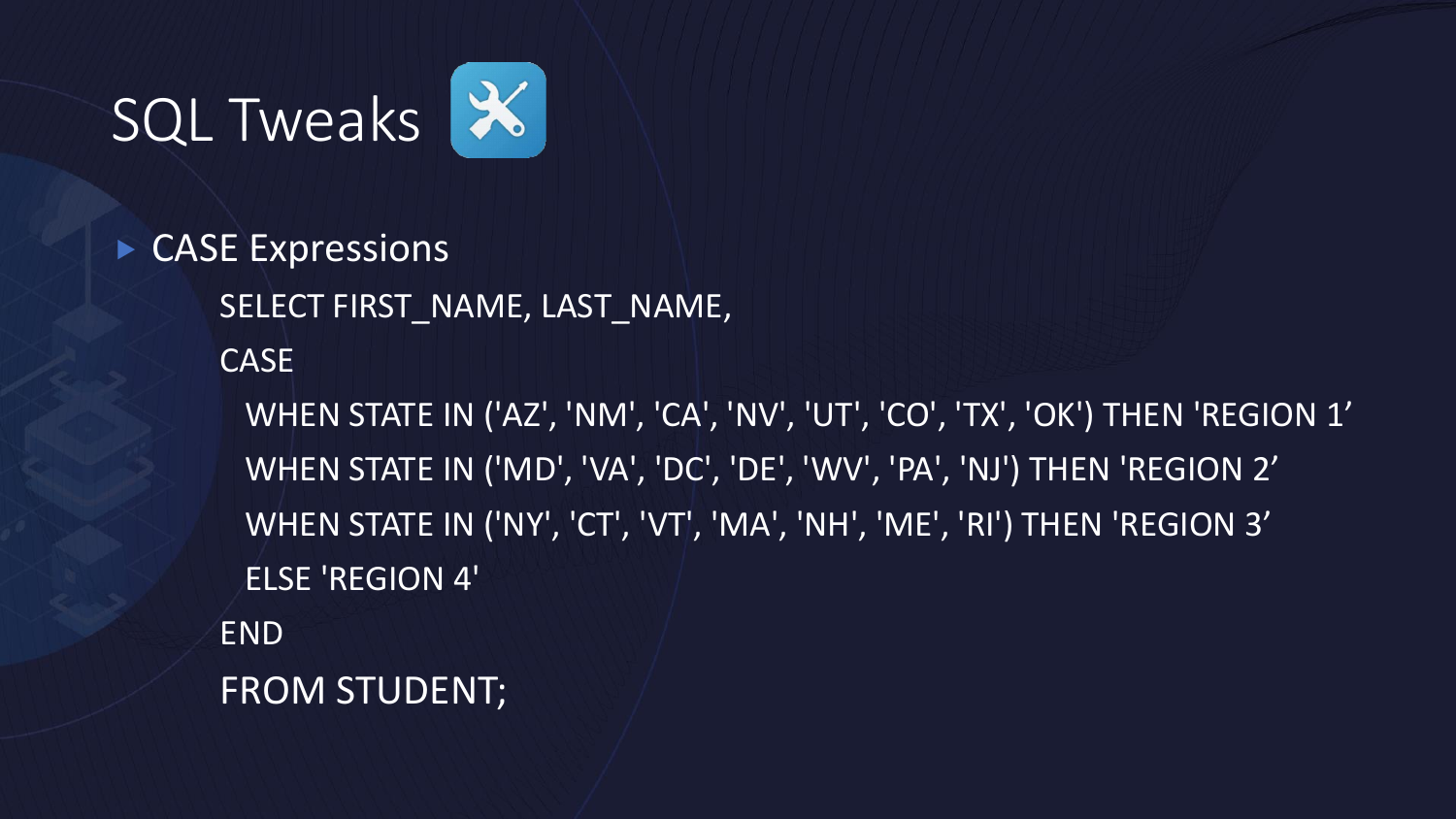## Advanced SQL SOL

- Avoid Cartesian Products
- Code LEFT OUTER JOIN instead of RIGHT OUTER JOIN
- ▶ Use appropriate Data/Time data type
	- Built in date and time arithmetic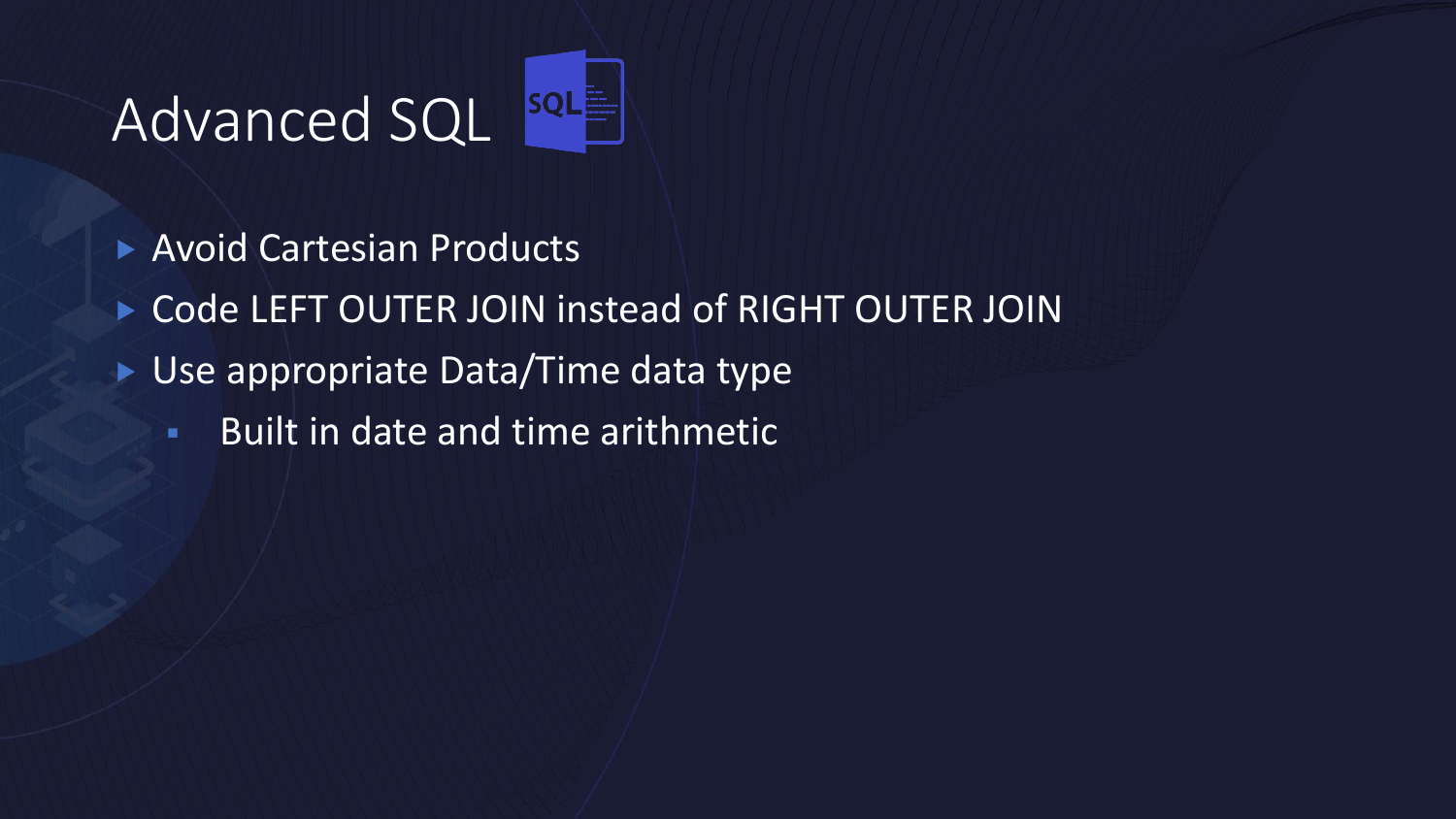#### Demo

#### DB2 v11.5.7000.1973

Processor Intel(R) Core(TM) i5-8250U CPU @ 1.60GHz, 1800 Mhz, 4 Core(s), 8 Logical Processor(s)

Installed Physical Memory (RAM) 8.00 GB

OS Name Microsoft Windows 11 Home

250 GB SSD

Angular 13.2

Node v16.13.1







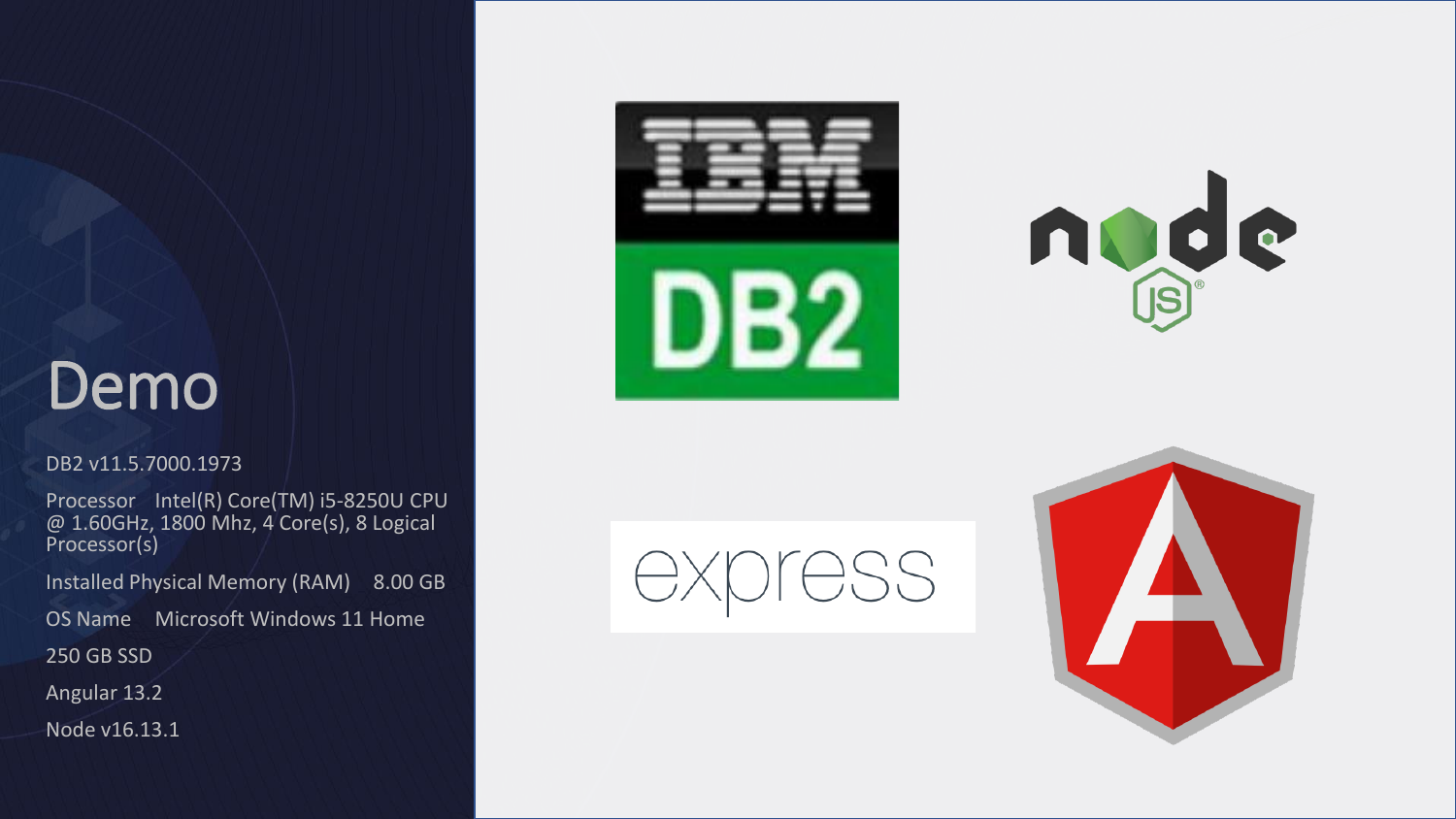#### Demo

#### DB2 v11.5.7000.1973

Processor Intel(R) Core(TM) i5-8250U CPU @ 1.60GHz, 1800 Mhz, 4 Core(s), 8 Logical Processor(s)

Installed Physical Memory (RAM) 8.00 GB

OS Name Microsoft Windows 11 Home

250 GB SSD

Angular 13.2

Node v16.13.1

#### DEMO UNIVERSITY

- **STUDENT 1,000,000**
- COURSES 50
- CLASSES 200,000
- **GRADES 4,000,000**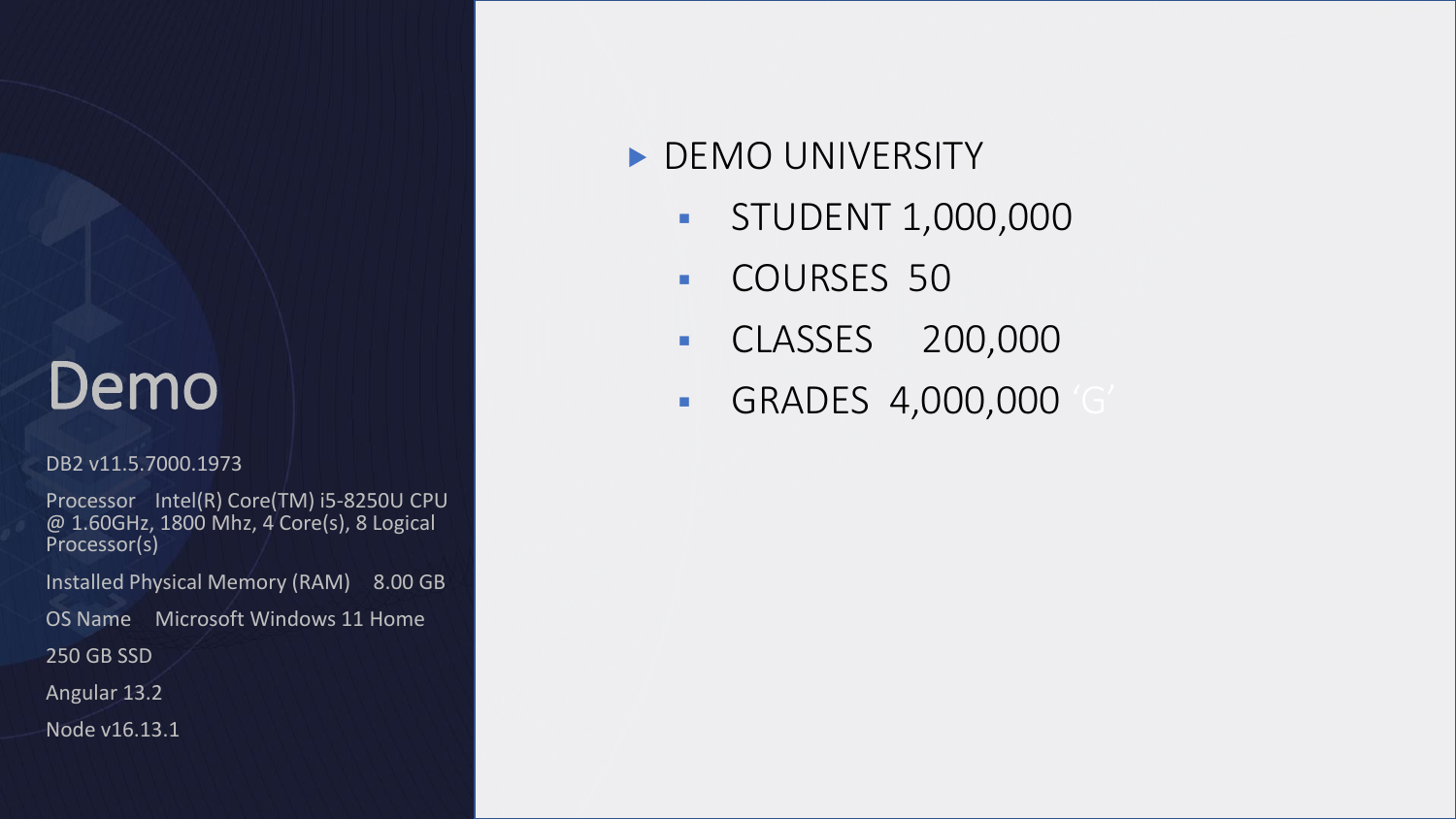## Db2 SQL Performance Recap

 $m_1r_0r_m$  =  $modifier_0b_m$ 

- ORDERED BY
- $\blacktriangleright$  Minimize passes thru the  $\mathsf{P}_{\mathsf{r}}$  and  $\mathsf{P}_{\mathsf{r}}$ data
- Prefer SQL logic vs. Application logic
- Write application unit tests objects [one name]
- Avoid ORM SQL generators
- CODE commits in your programs

**WE Use Db2 Utilities Pror\_mod.use** Load Utility for Bulk Inserts Use SQL Functions ob.select=1  $\begin{array}{l} \mathbb{R}^n \longrightarrow \mathbb{R}^n \longrightarrow \mathbb{R}^n$  Prefer Stage 1 Predicates vs. Stage 2 **str(modifically Cork with DBA**  Explains plan Try different SQL queries  $\text{C}_{\text{tot of the self-}o}$  and  $\text{C}_{\text{tot}}$  and  $\text{C}_{\text{tot}}$  and  $\text{C}_{\text{tot}}$  and  $\text{C}_{\text{tot}}$  and  $\text{C}_{\text{tot}}$  and  $\text{C}_{\text{tot}}$  and  $\text{C}_{\text{tot}}$  and  $\text{C}_{\text{tot}}$  and  $\text{C}_{\text{tot}}$  and  $\text{C}_{\text{tot}}$  and  $\text{C}_{\text{tot}}$  and  $\text{C}_{\text{tot}}$ X mirror to the  $\operatorname{For} X$  $intext$ ):<br>ext.active\_object\_is\_not